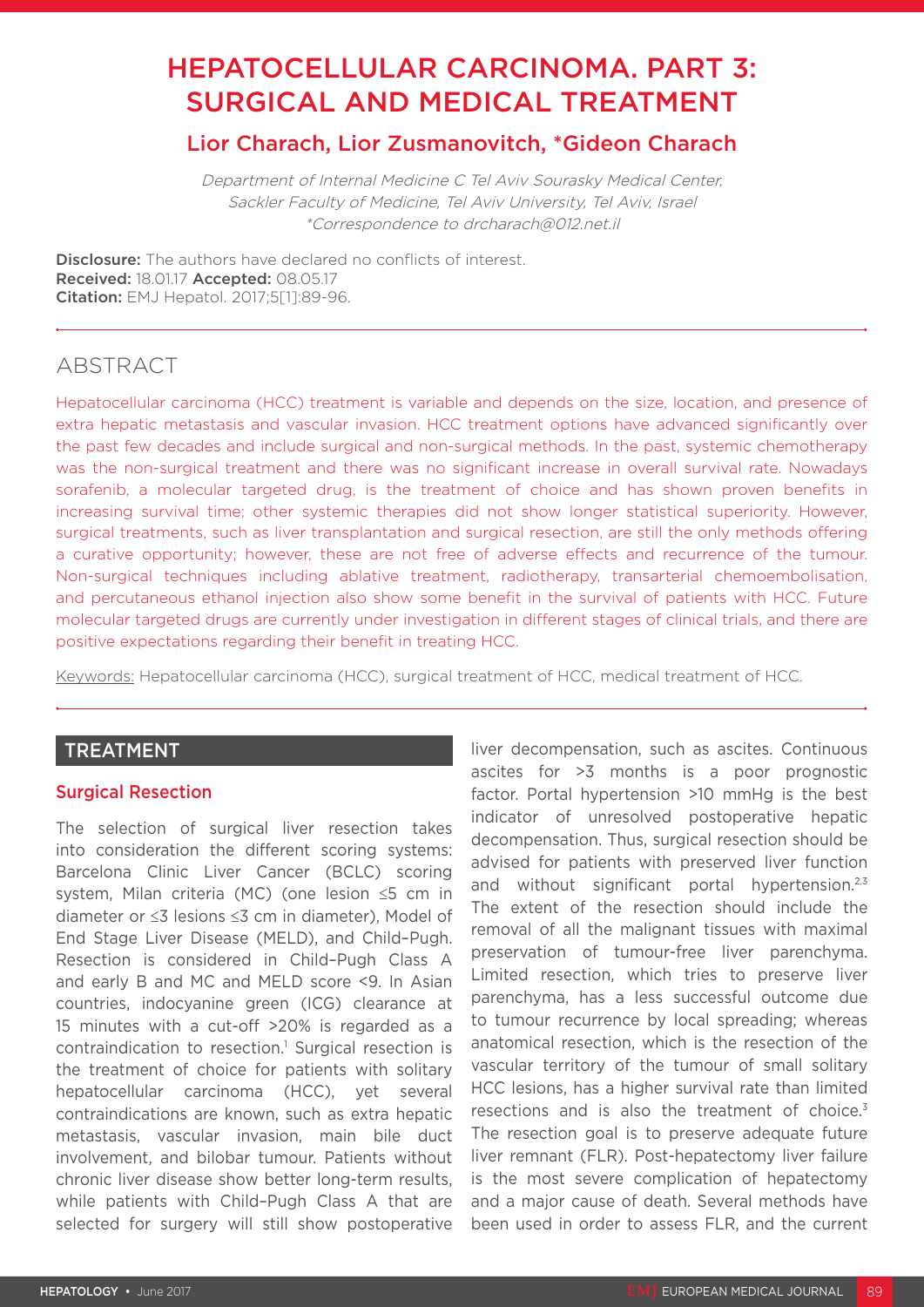method is based on computed tomography (CT) imaging. Hepatobiliary scintigraphy was shown to be superior and have higher prediction in patients with parenchymal disease, such as cirrhosis, cholestasis, steatosis, and chemotherapy injury. The disadvantages of these techniques include the potential discrepancy between the planned and actual transection planes; moreover, it is impossible to predict the functional contribution of liver parenchyma that is poorly perfused or has poor venous drainage after transection. ICG is used to evaluate preoperative liver function reserve and also as an early indicator of outcome following liver resection and orthotopic liver transplant (OLT).4

Small-for-size syndrome can occur in patients following liver resection when the liver regenerative capacity is impaired or as a result of extensive resection. Small-for-size syndrome and post hepatectomy liver failure present similar pathomechanisms, including the reduction of liver mass and portal hyper flow beyond a certain threshold.5 In cirrhotic patients, non-anatomical resections were performed in order to conserve FLR; however, 'field changes' in the liver of these patients means they are more prone to tumour recurrence when compared to non-cirrhotic patients.<sup>6</sup>

According to the Liver Cancer Study Group in Japan, the prognosis of patients after hepatectomy shows 1, 3, 5, and 10-year survival rates of 85%, 64%, 45%, and 21%, respectively, in 6,785 patients followed up between 1988 and 1999.<sup>3</sup>

# Liver Transplantation

OLT in HCC is generally considered to be the best chance of curative treatment for patients with HCC liver dysfunction within the criteria. OLT is also significant in the prevention of postoperative complications associated with liver failure.<sup>2,3</sup> Indication in favour of liver transplant (LT) is based on the MC as seen in the Mazzaferro et al.<sup>7</sup> study, which showed a 4-year survival of 75% with a recurrence free survival of 83%. This prevents futile transplantation in patients likely to have microscopic extrahepatic metastasis.<sup>7</sup> The results of LT in unresectable tumours before the MC were used were poor, with a 3–5-year survival of 15% and a high rate of recurrence in the first months to years after transplantation. The application of the MC has dramatically increased the survival rate and made LT a first-line treatment option for patients with limited tumours.3,8 Recently it has been implied that the MC may be too restrictive. The University of California

San Francisco (UCSF) group (San Francisco, California, USA) and the BCLC tumour group, proposed widening the criteria and were supported by the Registry of Tumors in Liver Transplantation (Dallas, Texas, USA). The proposed criteria are one single lesion <6 cm or multiple lesions (no more than 4 lesions), with the largest being ≤5 cm. This expansion shows a 5-year survival of 72%.<sup>1,8</sup> Long-term survival after LT for HCC has been shown to decrease due to complications, such as long waiting lists, associated immunosuppressive therapy, graft rejection, and the expansion of the MC. At the time of transplantation, prolonged waiting time for LT has been associated with vascular invasion.3 However, with fewer postoperative surgical complications, the use of marginal grafts, reduced tumour recurrence rates, and improved immunosuppressive regimes, the outcome has improved. Improved postoperative care allows for transplantation in a higher number of patients.<sup>3</sup>

HCC patients and patients with other underlying liver diseases have been waiting for LT, which makes the LT criteria very strict and competitive; thus, there is an increased interest in using living donors rather than only cadaveric donors.<sup>1,3</sup> The living donor liver transplant (LDLT) mortality risk is 0.1% for left hepatectomy and 0.5% for right hepatectomy.<sup>1</sup> LDLT increases the number of livers available for transplant, which allows for the extension of transplantations. In patients that do not meet UCSF or MC standards, LDLT should not be performed. Recent studies have shown the survival rate between the cadaveric and LDLT to be similar.<sup>1</sup> Comparison between LT and liver resection in HCC is dependent on the patients' clinical status. In patients with inadequate functional liver parenchyma, LT may be the only curative option. In patients with adequate liver function, liver resection can be the curative option.<sup>1,9</sup> The Rahman et al.<sup>9</sup> study showed a 5-year survival range of 40–70% in resection and 52–81% in transplantation. Tumour management, while waiting for LT, includes radiofrequency ablation (RFA) and transarterial chemoembolisation (TACE). Liver resection can be used as a bridge to transplantation.<sup>3</sup> Downstaging of HCC, using the aforementioned methods, can facilitate LT for patients outside the MC by decreasing the tumour burden. However, HCC recurrence rates after transplantation remain high after downstaging.10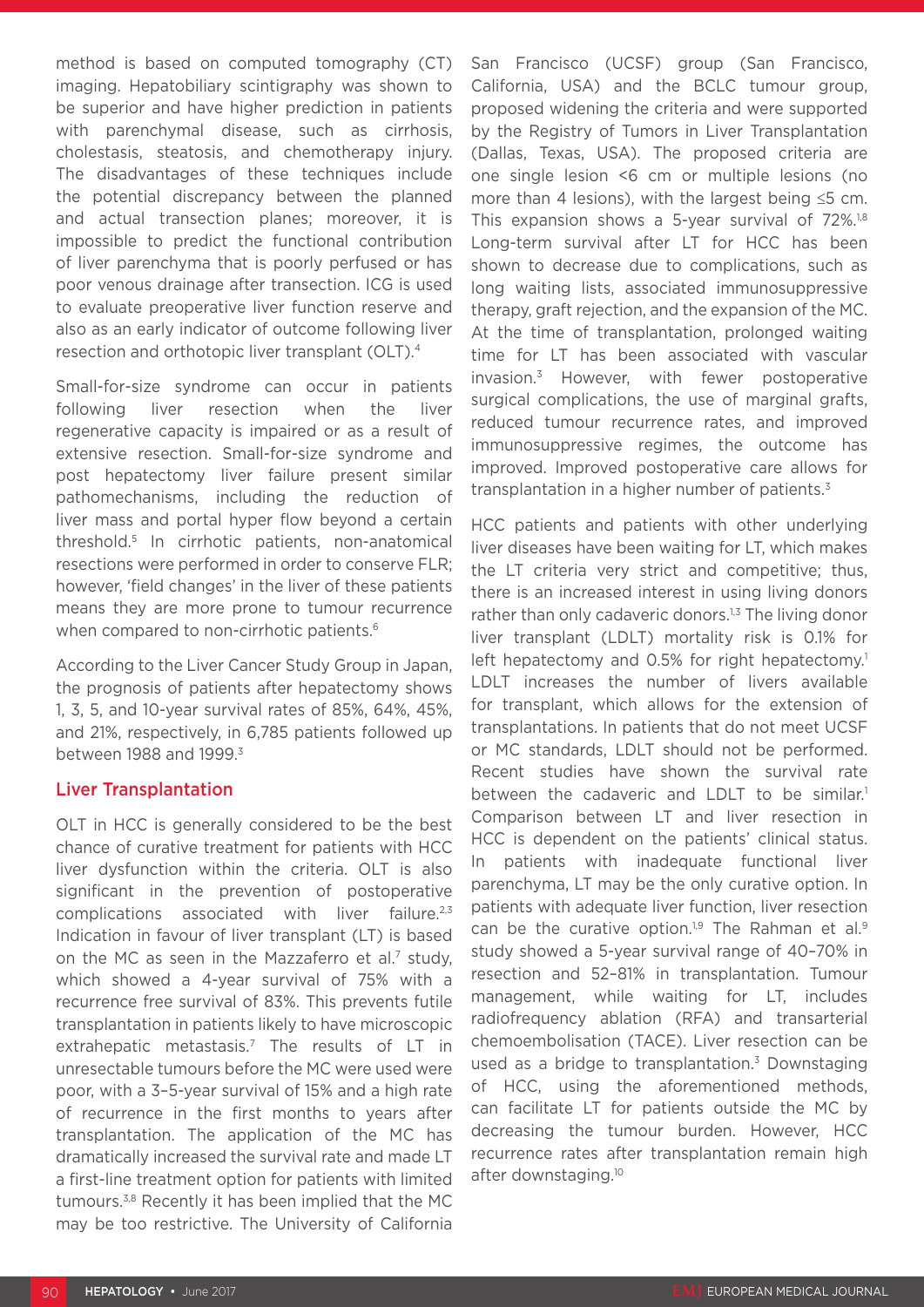#### Percutaneous Ethanol Injection

Percutaneous ethanol injection (PEI) therapy has a wide range of anti-tumour effects, is inexpensive, and simple to use. The ethanol is injected by fine needle insertion directly into the mass on consecutive days under ultrasound (US) monitoring. The ethanol will lead to necrosis of the HCC via diffusion, causing thrombosis and ischaemia in the vessels of the tumour. The number of sessions for treatment of HCC depends on the size; for tumours <2 cm the number of sessions is 3–4. For tumour sizes from 2–3.5 cm the number of sessions is 8–12. Up to 4 sessions per week is recommended until arterial devascularisation of the tumour is reached. In non-compliant patients, single sessions are possible, but the injection volume should not exceed 70 mL, thus preventing serious side effects. Confirmation of the treatment efficiency can be detected by CT, angiography, or magnetic resonance imaging (MRI) 24 hours after the procedure.<sup>11</sup>

The disadvantage of ethanol injection is intense peritoneal pain. The pain can be avoided by slow injection and slow needle removal. Other complications, which occur rarely, are vascular thrombosis caused by ethanol entering the portal vein (PV) and dissemination of the tumour along the needle tract and haemoperitoneum. Small HCC tumours ≤3 cm show 90% necrosis with PEI while larger tumours show lower success rates and high recurrence rates.<sup>11</sup>

For treatment of larger tumours, it has been suggested to increase the ethanol injected or to use chemoembolisation in combination with PEI. The benefit of these methods is unknown.<sup>11</sup> Other methods, for example, the use of acetic acid or hot saline injections and placement of intra-tumoural microwave electrodes, have also been suggested to cause necrosis of the tumour. The advantages of hot saline and acetic acid methods are that they can enter the vascular system without causing damage and they need less volume to embed. Intratumoural placement of microwave electrodes shows complete tumour necrosis.2,11 The survival rate with PEI is similar to those of surgical resection in tumours ≤3 cm. In larger tumours, depending on the size, the 1, 3, and 5-year survival rates were 81–97%, 42–82%, and 14–63%, respectively. Recurrencefree survival was not as successful, with rates of 60–83%, 51–82%, and 26–32%, respectively. In microwave ablation (MWA), the survival rate at 1, 2, 3, and 4 years was 45.9%, 26.9, 26.9, and 13.4,

respectively. The disease-free survival time was 15.5 months.12 A combination of PEI with TACE has been shown to have a better effect than monotherapy.<sup>11</sup>

#### Radiofrequency Ablation

In the RFA method, an electrode is inserted in the tumour under US monitoring, in a percutaneous intercostal or subcostal approach, to start the ablation and cause coagulative necrosis.13,14 RFA is indicated in patients who are not eligible for surgical resection without extra hepatic tumour, Child–Pugh Class A or B, single tumour size ≤5 cm in diameter or three with fewer tumours ≤3 cm in diameter and is considered the preferred method in these patients. RFA is not indicated in patients where the tumour is not visualised by US; the total bilirubin level ≥3 mg/dL; the platelet count is  $\langle 50 \times 10^9 / L$ ; or prothrombin activity is  $\langle 50 \rangle$ ; there is enterobiliary reflux or adhesion between the tumour and the gastrointestinal tract; there are exophytic or capsular lesions due to complications such as intra-peritoneal bleeding and subcapsular haematomas.15-18

Tumours <3.5 cm, embedded in the hepatic tissue and far from the blood vessels, show the best results. The blood flow interrupts the ablation process by cooling the heating process which makes the tumour adjacent to blood vessels harder to treat.<sup>11</sup> Post-ablation US, CT, and MRI can be performed in order to detect residual tumours. The ability of contrast-enhanced US to detect residual tumours 1 day after RFA was 27%. Using positron emission tomography/CT, a residual tumour can be detected 1–2 days after ablation. Non-enhanced T1-weighted imaging (T1W) can show a hyperintense zone 2 days after RFA.<sup>13,19,20</sup>

Follow-up by US and CT was carried out every 4 months. Levels of serum alpha-fetoprotein (AFP), lectin reactive alpha-fetoprotein, and des-γ-carboxy-prothrombin were measured every month.<sup>16</sup> The incidence of complications associated with RFA measured in 2,982 patients was 2.2% per treatment and 1.5% per procedure. A summary of complications displayed in RFA patients is shown in Table 1.<sup>16</sup>

In a comprehensive study, $12$  the survival rates at 1, 3, 5, 7, and 10 years in patients who were i) unsuitable for surgical resection, LT, or refused surgery; ii) free of extrahepatic metastasis or vascular invasion; iii) free of other malignancies that may determine the patient prognosis were 96.6%, 80.5%, 60.2%, 45.1%, and 27.3%, respectively.<sup>16</sup> For patients with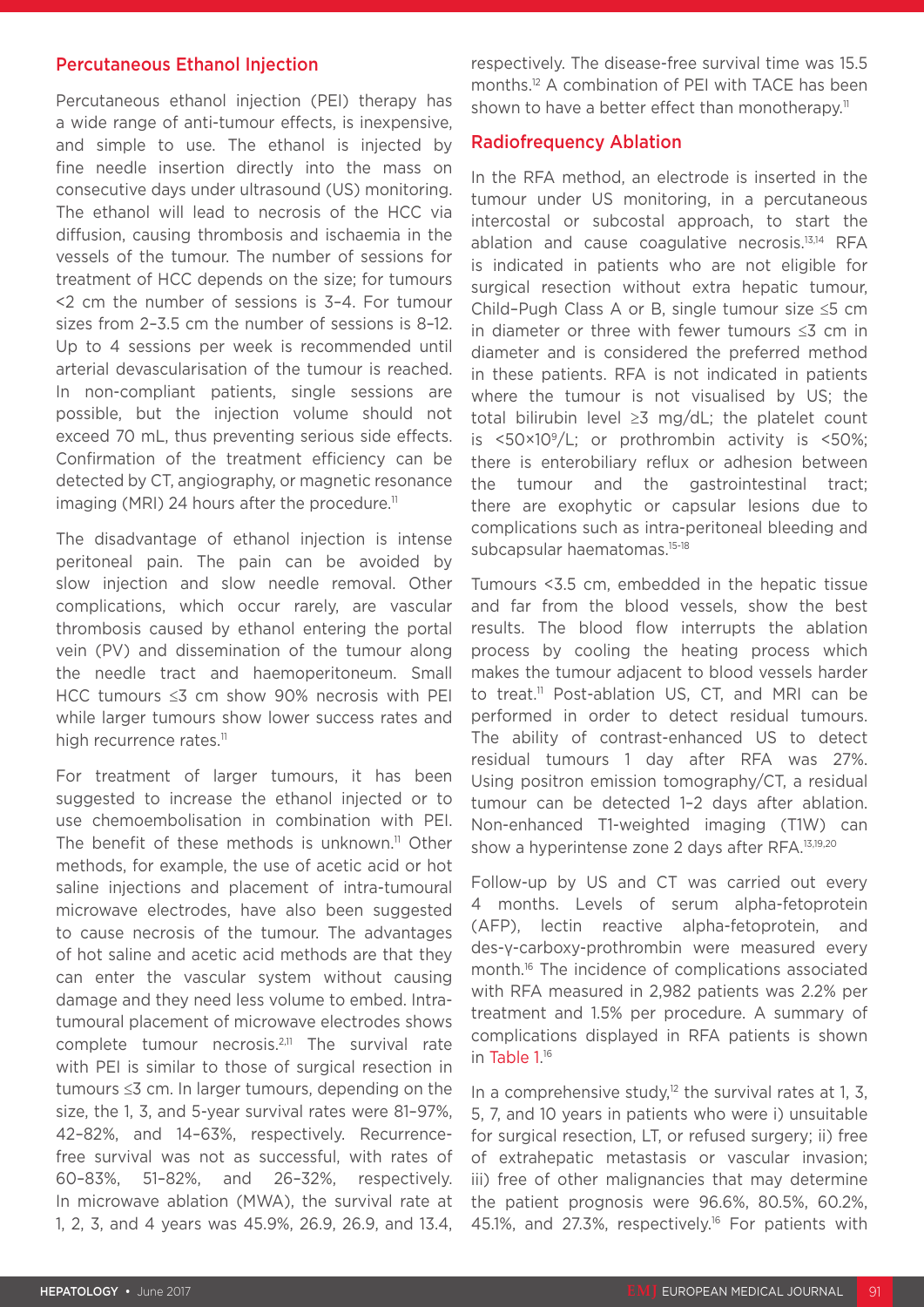Child–Pugh Class A or B with MC fulfilled, the 5-year survival rate was 63.8%.16

The distant recurrence rate at 1, 3, 5, 7, and 10 years with no local tumour progression was 25.6%, 63.3%, 74.8%, 78.1%, and 80.8%, respectively. Meta-analyses showed the superiority of RFA over PEI and the correlation to better OS.<sup>21</sup> This may be explained by low recurrence and better effectiveness of RFA in necrosis of the HCC.<sup>21</sup> When comparing survival between RFA and surgical resection, no significant difference was found.16

#### Percutaneous Microwave Ablation

MWA is a relatively new method with potentially faster ablation and potentially larger ablation areas. MWA and RFA are considered first-line treatments in HCC. Several advantages over RFA, such as greater penetration of energy into tissues and low sensitivity to physical tissue property variation and impedance, may suggest that MWA could be a better treatment for HCC than RFA.22-26 At 3 months, 6 months, and 12 months post-ablation, patients were followed up by CT scan.<sup>27</sup> Successful treatment is the complete absence of contrast enhancement with homogenous hypo-density in the ablation zone.<sup>22,27</sup> In patients where MWA did not show favourable results, other techniques can be employed, such as RFA, TACE, PEI, or a combination of  $\geq 2$  techniques.<sup>22</sup> Complications associated with MWA were reported in Livraghi et al.28 where major complications occurred in 2.9% of patients, including symptomatic pleural effusion, intra-peritoneal bleeding, ileal or colonic perforation, liver decompensation and liver infarction, haemothorax, hepatic abscess, and several other gastrointestinal and cardiac complications. Minor complications were also reported in 7.9% of the patients and included subcutaneous burns, asymptomatic pleural effusion, portal thrombosis, slight thickening of the gallbladder wall, and bradycardia.<sup>28</sup> Poggi et al.<sup>22</sup> researched patients with small HCC lesions, which showed 100% complete ablation. Intermediate lesions showed 90% complete ablation and large lesions showed 69% complete ablation. Local tumour progression was observed in 5% within a 2-year medium follow-up.

# Trans-Arterial Chemoembolisation

TACE is a method in which a chemotherapeutic agent is administered to the hepatic artery with or without lipidol, an iodinated ester that serves as a carrier for chemotherapeutic agents into the tumour, increasing the level of the drug in the tumour, leading to vascular ischaemia and occlusion.14,15

Cisplatin, mitomycin C, and doxorubicin are the most common chemotherapeutic agents used in combination with TACE in HCC, not prioritising one drug over the other.<sup>29</sup> TACE is indicated in HCC patients not suitable for resection and with sufficient liver function without extra hepatic metastasis or vascular invasion. Several studies have suggested that TACE may still be used in selected cases with PV thrombosis.<sup>30-32</sup> It is also used as a bridge to OLT and prior to, or post, RFA.

| Complication                                | Percentage of complications and number of patients (n) |
|---------------------------------------------|--------------------------------------------------------|
| Neoplastic seeding                          | $0.8\%$ (24)                                           |
| Liver abscess                               | $0.2\%$ (6)                                            |
| Haemoperitoneum                             | $0.4\%$ (12)                                           |
| Haemothorax                                 | $0.16\%$ (5)                                           |
| Symptomatic pleural effusion                | $0.03\%$ (1)                                           |
| Massive hepatic infarction                  | $0.2\%$ (6)                                            |
| Gastrointestinal perforation or penetration | $0.16\%$ (5)                                           |
| Haemobilia                                  | $0.06\%$ (2)                                           |
| Skin burn                                   | $0.03\%$ (1)                                           |
| Pneumothorax                                | $0.1\%$ (3)                                            |
| Gallbladder injury                          | $0.03\%$ (1)                                           |
| Cerebral infarction                         | $0.03\%$ (1)                                           |

# Table 1: Types of complication in 2,982 patients on treatment of radiofrequency ablation for hepatocellular carcinoma.16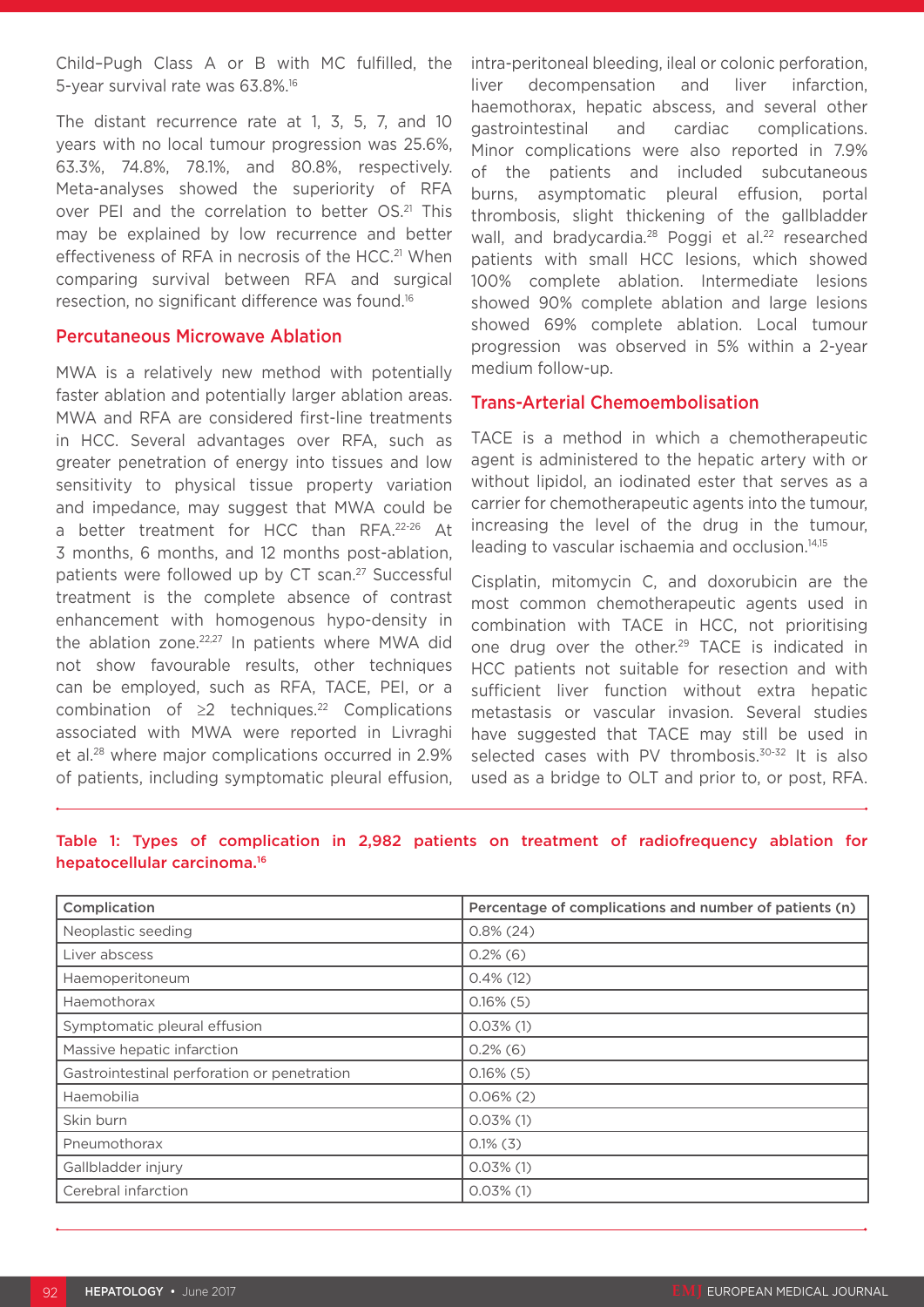Contraindications to TACE include: Child–Pugh Class B or higher, renal insufficiency, severely decreased PV flow, and technical difficulties in hepatic intra-arterial treatment.<sup>30</sup> Child-Pugh is used as a prognostic factor for survival of patients with unresectable HCC who are treated with TACE.<sup>30</sup> Common complications associated with TACE treatment were fever, abdominal pain, vomiting, ascites, and gastrointestinal bleeding.<sup>17</sup> Other complications perceived in TACE treatment are liver injury, namely liver abscess, acute hepatic failure, liver infarction; extra hepatic lesions including severe cholecystitis, splenic infarction, pulmonary embolism, gastrointestinal mucosal lesion; iatrogenic injury due to catheter insertion and perforation of the celiac artery and its branches.<sup>30</sup> Recently, doxorubicin eluting beads (DEB) were used together with TACE in order to control the drug release duration. DEB can carry several chemotherapeutic agents whilst showing a lower toxicity level to surrounding liver tissue and lower recurrence when compared to TACE alone.<sup>29,33</sup>

TACE has been shown to increase survival rate in HCC patients.<sup>34</sup> The 1, 3, 4, and 5-year survival in a cohort study using TACE-DEB shows 89.9%, 66.3%, 54.2%, and 38.3% survival rates, respectively, with a median of 48.6 months.<sup>35</sup> When comparing TACE to surgical resection, no significant difference was shown,<sup>36</sup> whereas another study in which sorafenib, a multikinase inhibitor acting on the vascular endothelial growth factor (VEGF) receptor, was combined with TACE showed a superior outcome over TACE alone.<sup>37</sup>

The Assisted Reproductive Technology (ART) index was developed in order to select the patients that may benefit from retreatment with TACE and those who will not gain any benefit. In this score, patients with a BCLC Stage B and ART score >2.5 points had a poor prognosis, while a score of <2.5 points had a better prognosis of 22.5–28 months OS. Patients with Child–Turcotte–Pugh Class B scoring 7 or 8 points and an ART score between 0–1.5 had a good prognosis as well; 14.5 months OS. This result indicates that patients with an ART index >2.5 may not benefit from TACE retreatment.38 The Hepatoma Arterial-embolisation Prognosis (HAP) score is an index composed of 4 stages developed to select the patients that may benefit from TACE/transarterial embolisation.

The majority of the patients in the study had Child–Pugh Class B and MELD >10. Patients with HAP C and D are unlikely to benefit from TACE. The median survival for the groups A, B, C, and D was 27.6, 18.5, 9.0, and 3.6 months, respectively.<sup>39</sup>

Stereotactic Body Radiation Therapy (SBRT) is a method established >20 years ago. This method can be used in the treatment of patients with a local tumour who are not suitable for RFA, TACE, chemotherapy, or surgery. The appropriate candidates for this therapy are patients with lesions located in a central portal area, regions near to the great vessels, biliary ducts, or metastases located below the diaphragm or at the surface of the liver. The toxicity of Stereotactic Body Radiation Therapy is mainly associated with liver dysfunction, yet other complaints including pain, fatigue, nausea, and vomiting have been reported.40-42

# Radioembolisation

Radioembolisation using <sup>90</sup>Yttrium (Y90) is a type of brachytherapy which can be used in patients with HCC who fulfil the MC and are in the transplant list. Its effect is mainly to slow down the tumour progression and to decrease the number of patients enlisted in the transplant programme.<sup>29,43</sup> It is also useful in patients outside the transplant list and with advanced HCC, by down-staging HCC. In advanced HCC, it is possible to use Y90 due to its low embolic effect. Radioembolisation demonstrates superiority over TACE in advanced stages by downstaging HCC.<sup>29,43</sup> Complications are due to irradiation of surrounding tissue and not as a result of the microembolic effect. The most common adverse effect is post-radioembolisation syndrome characterised by nausea and vomiting, fever, fatigue, abdominal discomfort, and anorexia. Other side effects include hepatic dysfunction, biliary damage, gastrointestinal ulceration, lymphopenia, and radiation pneumonitis.<sup>43,44</sup> Radioembolisation shows similar survival rates as in the treatment with sorafenib. $43$  In intermediate stage patients, BCLC-B, the survival rate was 15.4–16.6 months. Finally, in the advanced stage, median OS ranged from 6-10 months.<sup>44</sup>

# Systemic Treatment

Systemic treatment is carried out in two parts. Firstly, by systemic chemotherapy and secondly, by molecular targeted therapy.

#### **Systemic chemotherapy**

Systemic chemotherapy monotherapy with doxorubicin in advanced HCC was the most common therapy before the usage of sorafenib. Other cytotoxic agents, including cisplatin, were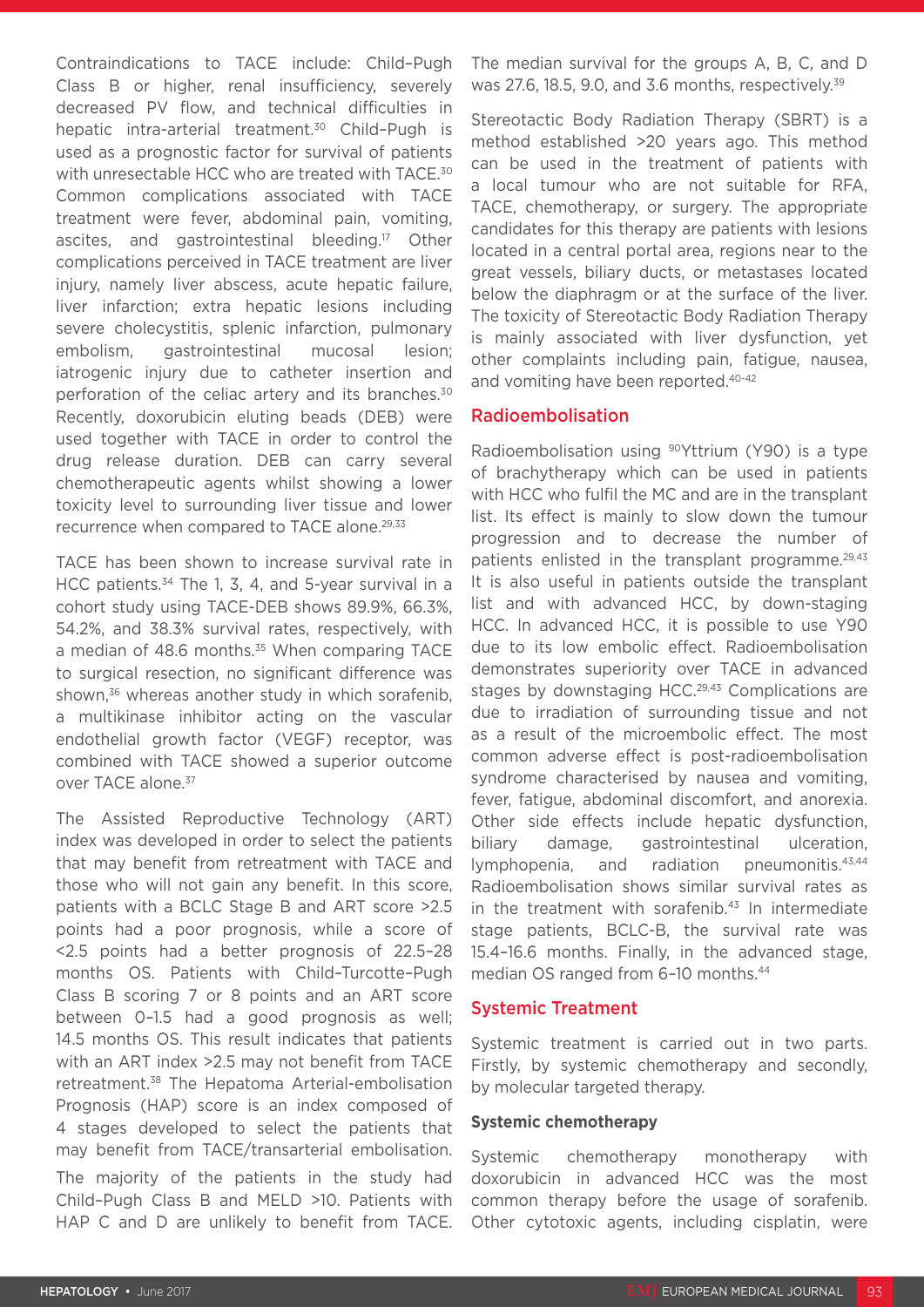given but no favourable outcome was seen and the survival rate was not increased.<sup>45,46</sup> Combination therapy of cisplatin with epirubicin, 5-fluorouracil, or doxorubicin, interferon alpha and 5-fluorouracil showed higher responses, but without a higher survival rate.<sup>45,46</sup> Hormonal therapies with tamoxifen, octreotide, and interferon were suggested, but a meta-analysis that was conducted did not reveal a significant survival benefit.<sup>45</sup> Due to the futility of systemic chemotherapy in improving survival rates, it is not recommended for the treatment of HCC.45,46

#### **Molecular targeted therapy**

Molecular targeted therapy is the standard treatment in advanced stage HCC.<sup>45</sup> The following are some of the treatments being used.

#### Sorafenib

Sorafenib is a multikinase inhibitor of RAF kinase and VEGF receptors that are involved in the angiogenesis around the tumour. The efficiency of sorafenib was examined in two studies: the SHARP trial<sup>47</sup> and Asia-Pacific trial.<sup>48</sup> In both studies, survival time in patients with advanced stage HCC was prolonged; the median survival time was <12 months in both studies.45,49

Sorafenib is regarded as safe. Severe adverse effects can be associated with sorafenib, including hand-foot skin reaction, which is the most common side effect, diarrhoea, fatigue, and anorexia.29

#### Other molecular targeted therapies

Nivolumab, programmed-death-1 (PD-1) inhibitor, gains attention as a future therapy with promising results. Nivolumab demonstrated two complete and seven partial responses with an overall response rate (ORR) of 19%.<sup>51</sup> Other molecular therapies with sunitinib, brivanib, linifanib, vandetanib, nintedanib, dovitinib, and a combination therapy of sorafenib with doxorubicin or erlotinib were also studied. The results of the studies showed no benefits in survival rate or time, as compared to sorafenib treatment alone. Sorafenib combination with doxorubicin was the only study to show an increase in median time to progression, OS, and progression-free survival as compared to doxorubicin monotherapy. Synergism between doxorubicin and sorafenib was studied but there was no evidence of synergism.45,52

Other combinations were also studied including: gemcitabin and pegylated doxorubicin, gemcitabin with oxaliplatin and cetuximab, bevacizumab with oxaliplatin and capecitabin, sorafenib and TACE, sorafenib with hepatic resection, and sorafenib with RFA. In the combination of gemcitabine with pegylated liposomal doxorubicin, gemcitabine was administered first because of studies that showed an increase in topoisomerase II expression which leads to an increase in the cytotoxicity.53-56 The treatment was well tolerated by the patients and the outcome showed an ORR of 24%, a disease control rate (DCR) of 58.5%, a progression-free survival of 5.8 months, and a median survival time of 22.5 months.<sup>55</sup> Gemcitabine in combination with oxaliplatin, otherwise known as GEMOX, with addition of cetuximab was studied in HCC patients. GEMOX treatment benefits HCC patients because of the lack of liver and kidney side effects. This combination is relatively safe, but some side effects were still documented, such as skin rash, myelosuppression, and neurotoxicity. The outcome of this combination showed an ORR of 20% and DCR of 60%, a median PSF of 4.7 months and an OS of 9.5 months.<sup>57,58</sup> Research was conducted to reveal the effect of bevacizumab and capecitabine, in combination with oxaliplatin. The results showed that the combination was well tolerated and the outcome of the results showed a partial response of 20% and DCR of 78%, progression-free survival of 6.8 months and OS of 9.8 months.<sup>59</sup>

TACE in combination with sorafenib proved to be a useful method of treating HCC. In research undertaken to compare the benefit of sorafenib post-TACE, it was found that for patients administered sorafenib after TACE, the median time to progression did not improve and there was no proven benefit in administering sorafenib after TACE.<sup>60</sup> Combination of sorafenib as adjuvant to RFA, or following resection, has not shown any favourable results in terms of recurrence, free survival, time to recurrence, and OS.<sup>61</sup>

The best supportive treatment for palliative therapy includes pain control, mainly by opiates and with supporting medications against constipation, pruritus, and anti-emetics. Glucocorticoids may be added to alleviate symptoms such as fever, pain, nausea, fatigue, and anorexia. Ascites removal together with albumin supplementation is important in assisting wellbeing. Palliative radiation therapy can be used for distant invasion to lymph node, brain, and especially to the bone. Percutaneous cementoplasty can also be used in case of painful bone metastasis. Nutritional and psychological support together with the methods aforementioned may improve the quality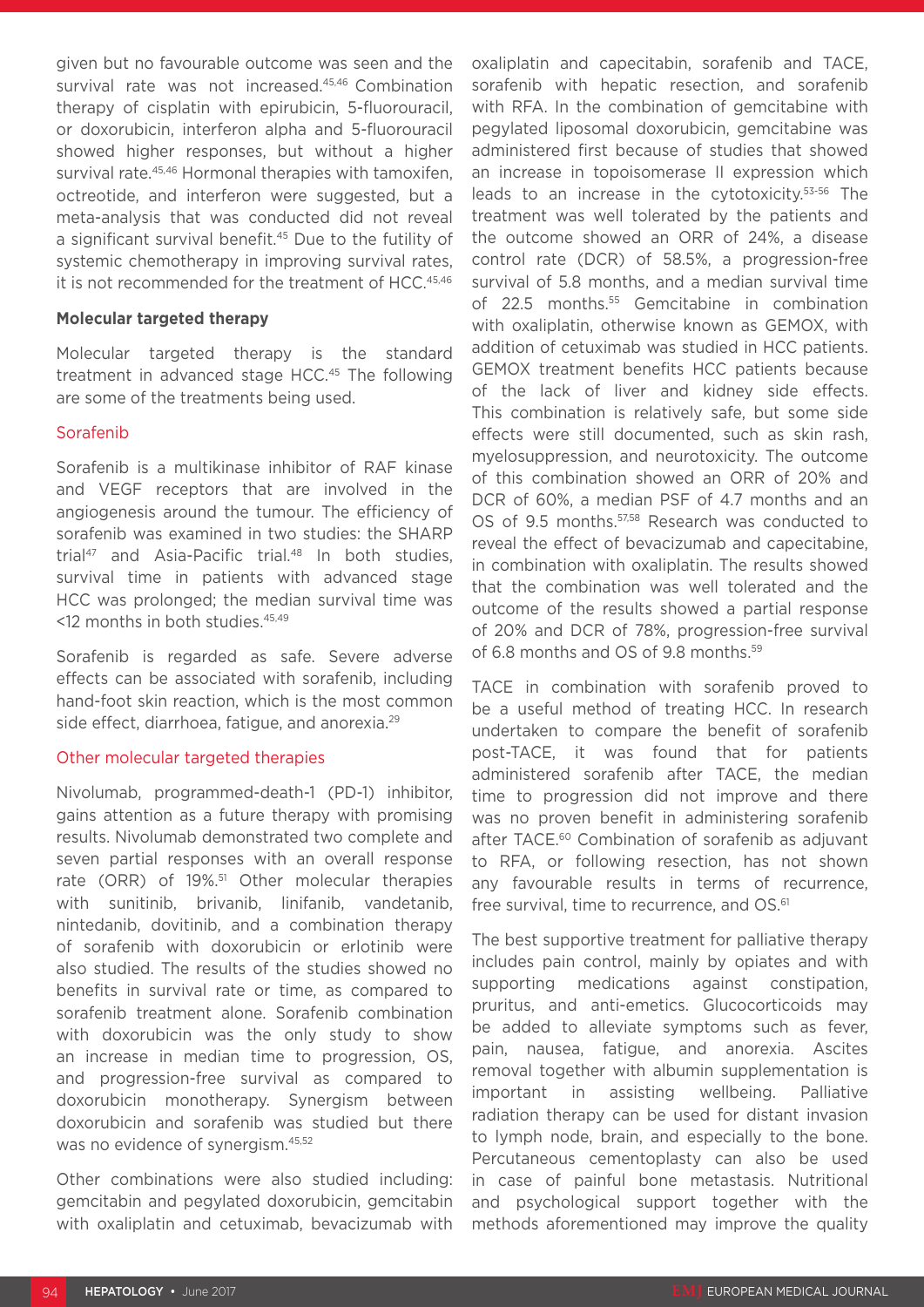of life in these patients but does not improve life involving a hepatologist, an oncologist, a pain expectancy.<sup>62</sup> In order to improve the quality of life a multidisciplinary approach is often needed

control specialist, a dietician, a psychologist, and a social worker.

#### REFERENCES

1. Pang TC, Lam VW. Surgical management of hepatocellular carcinoma. World J Hepatol. 2015;7(2):245-52.

2. Bruix J. Treatment of hepatocellular carcinoma. Hepatology. 1997;25(2): 259-62.

3. Belghiti J, Kianmanesh R. Surgical treatment of hepatocellular carcinoma. HPB (Oxford). 2005;7(1):42-9.

4. Lau L et al. Assessment of liver remnant using ICG clearance intraoperatively during vascular exclusion: early experience with the ALIIVE technique. HPB Surgery, 2015;2015:Article ID 757052.

5. Eshkenazy R et al. Small for size liver remnant following resection: prevention and management. Hepatobiliary Surg Nutr. 2014;3(5):303-12.

6. Ma KW, Cheung TT. Surgical resection of localized hepatocellular carcinoma: patient selection and special consideration. J Hepatocell Carcinoma. 2016;4:1-9.

7. Mazzaferro V et al. Liver transplantation for the treatment of small hepatocellular carcinomas in patients with cirrhosis. N Engl J Med. 1996;334(11):693-700.

8. Duffy JP et al. Liver transplantation criteria for hepatocellular carcinoma should be expanded: a 22-year experience with 467 patients at UCLA. Ann Surg. 2007;246(3):502-9.

9. Rahman A et al. Is resection equivalent to transplantation for early cirrhotic patients with hepatocellular carcinoma? A meta-analysis. J Gastrointest Surg. 2012;16(10):1897-909.

10. Parikh ND et al. Downstaging hepatocellular carcinoma: A systematic review and pooled analysis. Liver Transpl. 2015;21(9):1142-52.

11. Mahnken AH et al. Local ablative therapies in HCC: percutaneous ethanol injection and radiofrequency ablation. Dig Dis. 2009;27(2):148-56.

12. Lu MD et al. Percutaneous microwave and radiofrequency ablation for hepatocellular carcinoma: a retrospective comparative study. J Gastroenterol. 2005; 40(11):1054-60.

13. Kim YJ et al. Radiofrequency ablation of hepatocellular carcinoma: can subcapsular tumors be safely ablated? AJR Am J Roentgenol. 2008;190(4):  $1029 - 34$ 

14. Sainani NI et al. Imaging after percutaneous radiofrequency ablation of hepatic tumors: Part 1, Normal findings.

AJR Am J Roentgenol. 2013;200(1): 184-93.

15. Tanabe KK et al. Radiofrequency ablation: the experts weigh in. Cancer. 2004;100(3):641-50.

16. Shiina S et al. Radiofrequency ablation for hepatocellular carcinoma: 10-year outcome and prognostic factors. Am J Gastroenterol. 2012;107(4):569-77.

17. Rhim H, Lim HK. Radiofrequency ablation of hepatocellular carcinoma: pros and cons. Gut Liver. 2010;4(Suppl 1): S113-8.

18. Venkatesan AM et al. Percutaneous radiofrequency thermal ablation of primary and metastatic hepatic tumors: current concepts and review of the literature. Semin Intervent Radiol. 2006; 23(1):73-84.

19. Minami Y, Kudo M. Imaging modalities for assessment of treatment response to nonsurgical hepatocellular carcinoma therapy: contrast-enhanced US, CT, and MRI. Liver Cancer. 2015;4(2):106-14.

20. Sainani NI et al. Imaging after percutaneous radiofrequency ablation of hepatic tumors: Part 2, Abnormal findings. AJR Am J Roentgenol. 2013;200(1): 194-204.

21. Orlando A et al. Radiofrequency thermal ablation vs. percutaneous ethanol injection for small hepatocellular carcinoma in cirrhosis: meta-analysis of randomized controlled trials. Am J Gastroenterol. 2009;104(2):514-24.

22. Poggi G et al. Microwave ablation of hepatocellular carcinoma using a new percutaneous device: preliminary results. Anticancer Res. 2013;33(3):1221-7.

23. Poulou LS et al. Percutaneous microwave ablation vs radiofrequency ablation in the treatment of hepatocellular carcinoma. World J Hepatol. 2015;7(8): 1054-63.

24. Lee KF et al. Long-term outcomes of microwave versus radiofrequency ablation for hepatocellular carcinoma by surgical approach: A retrospective comparative study. Asian J Surg. 2016. pii: S1015-9584(16)00004-X.

25. Xu Y et al. Microwave ablation is as effective as radiofrequency ablation for very-early-stage hepatocellular carcinoma. Chin J Cancer. 2017;36(1):14.

26. Yu J et al. Percutaneous cooled-probe microwave versus radiofrequency ablation in early-stage hepatocellular carcinoma: a phase III randomised controlled trial.

Gut. 2016.

27. Kelekis A, Filippiadis D. Computed Tomography and Ultrasounds for the Follow-up of Hepatocellular Carcinoma Ablation: What You Need to Know. Diagnostics (Basel). 2016;6(1):9.

28. Livraghi T et al.; Collaborative Italian Group using AMICA system. Complications of microwave ablation for liver tumors: results of a multicenter study. Cardiovasc Intervent Radiol. 2012;35(4):868-74.

29. Schwarz RE et al.; American Hepato-Pancreato-Biliary Association; Society of Surgical Oncology; Society for Surgery of the Alimentary Tract. Nonoperative therapies for combined modality treatment of hepatocellular cancer: expert consensus statement. HPB (Oxford). 2010;12(5):313-20.

30. Lencioni R et al. Chemoembolization of hepatocellular carcinoma. Semin Intervent Radiol. 2013;30(1):3-11.

31. Ajit Y et al. Transarterial chemoembolization in unresectable hepatocellular carcinoma with portal vein thrombosis: a perspective on survival. Oman Med J. 2014;29(6):430-6.

32. Luo J et al. Transarterial chemoembolization for unresectable hepatocellular carcinoma with portal vein tumor thrombosis: a prospective comparative study. Ann Surg Oncol. 2011;18(2):413-20.

33. Recchia F et al. Chemoembolization of unresectable hepatocellular carcinoma: Decreased toxicity with slow-release doxorubicin eluting beads compared with lipiodol. Oncol Rep. 2012;27(5):1377-83.

34. Greten TF et al. Survival rate in patients with hepatocellular carcinoma: a retrospective analysis of 389 patients. Br J Cancer. 2005;92(10):1862-8.

35. Burrel M et al. Survival of patients with hepatocellular carcinoma treated by transarterial chemoembolisation (TACE) using Drug Eluting Beads. Implications for clinical practice and trial design. J Hepatol. 2012;56(6):1330-5.

36. Baba Y et al. Comparison of survival rates between patients treated with transcatheter arterial chemoembolization and hepatic resection for solitary hepatocellular carcinoma. Oncol Lett. 2010;1(5):905-11.

37. Park JW et al. Phase II study of concurrent transarterial chemoembolization and sorafenib in patients with unresectable hepatocellular